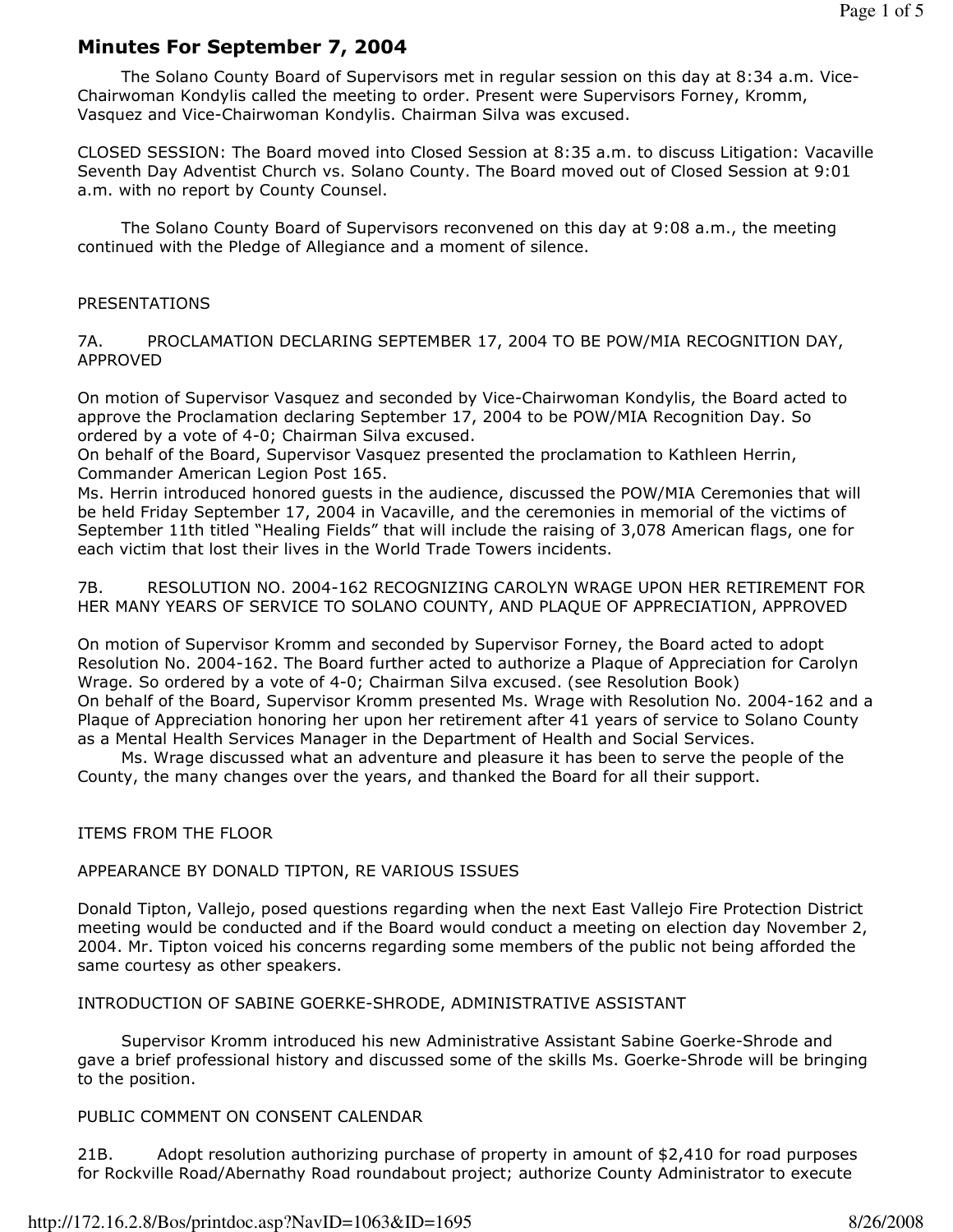#### right-of-way contracts with property owners

 Donald Tipton, Vallejo, noted his opposition to this item, voiced concern that the total construction costs were not listed, feels Homeacres Redevelopment Funds are being used to subsidize road improvements and would like Homeacres to receive their equal share of Road Funds, and voiced concern the public has not had the opportunity for input on placement of a roundabout.

 Vice-Chairwoman Kondylis noted the many discussions relative to roundabouts, and the opportunity for a roundabout at this intersection that would solve the traffic problems there.

 Paul Wiese, Resources Management/Public Works noted the cost for the roundabout is approximately \$300,000, which was the least expensive of three options studied, and that this option will make this intersection much safer.

#### APPROVAL OF AGENDA

On motion of Supervisor Forney and seconded by Supervisor Vasquez, the Board acted to approve the submitted Agenda, incorporated herein by reference, with the following modifications:

19C. Approve amendment in the amount of \$34,222 to Continentals of Omega contract, increasing contract payment limit to \$97,335 for period starting October 1, 2003 and ending September 30, 2004, removed from the Consent Calendar.

So ordered by a vote of 4-0; Chairman Silva excused.

#### CONSENT CALENDAR

On motion of Supervisor Kromm and seconded by Supervisor Forney, the Board acted to approve the following Consent Calendar items by a vote of 4-0; Chairman Silva excused.

13. MINUTES OF THE BOARD OF SUPERVISORS MEETING OF AUGUST 24, 2004; RURAL NORTH VACAVILLE WATER DISTRICT AUGUST 24, 2004, as outlined in the Agenda Submittal from the Clerk of the Board dated September 7, 2004, incorporated herein by reference, approved.

14. PROCLAMATION RECOGNIZING SEPTEMBER AS NATIONAL DRUG AND ALCOHOL RECOVERY MONTH IN SOLANO COUNTY, approved.

15. RESOLUTION NO. 2004-163 AUTHORIZING THE LOAN OF FUNDS TO SUISUN FIRE PROTECTION DISTRICT PURSUANT TO GOVERNMENT CODE SECTIONS 23010 AND 23010.1, adopted. (see Resolution Book)

16. RESOLUTION NO. 2004-164 AMENDING RESOLUTION 2004-103 ESTABLISHING COUNTY-WIDE APPROPRIATION LIMITS FOR FISCAL YEAR 2004-05, adopted. (see Resolution Book)

17. AGREEMENT WITH UNIVERSITY OF CALIFORNIA, DAVIS TO PROVIDE PROFESSIONAL VETERINARY MEDICAL SERVICES AT SOLANO ANIMAL CARE SHELTER, as outlined in the Agenda Submittal from General Services dated September 7, 2004, incorporated herein by reference, approved and County Administrator authorized to sign said contract on behalf of Solano County.

18. RESOLUTION NO. 2004-165 AMENDING THE LIST OF NUMBERS AND CLASSIFICATIONS OF POSITIONS (PROBATION), adopted. (see Resolution Book)

RESOLUTION NO. 2004-166 AMENDING ALPHABETICAL LISTING OF CLASSES AND SALARIES (PROBATION), adopted. (see Resolution Book)

19A. RESOLUTION NO. 2004-167 AMENDING LIST OF NUMBERS AND CLASSIFICATIONS OF POSITIONS (MENTAL HEALTH CLINICIAN, LIMITED TERM), adopted. (see Resolution Book)

19B. FY 2003/04 BIOTERRORISM PROGRESS REPORT, as outlined in the Agenda Submittal from Health and Social Services dated September 7, 2004, incorporated herein by reference, approved and Chairman authorized to sign said Certification Against Supplanting for FY2003/04 on behalf of Solano County.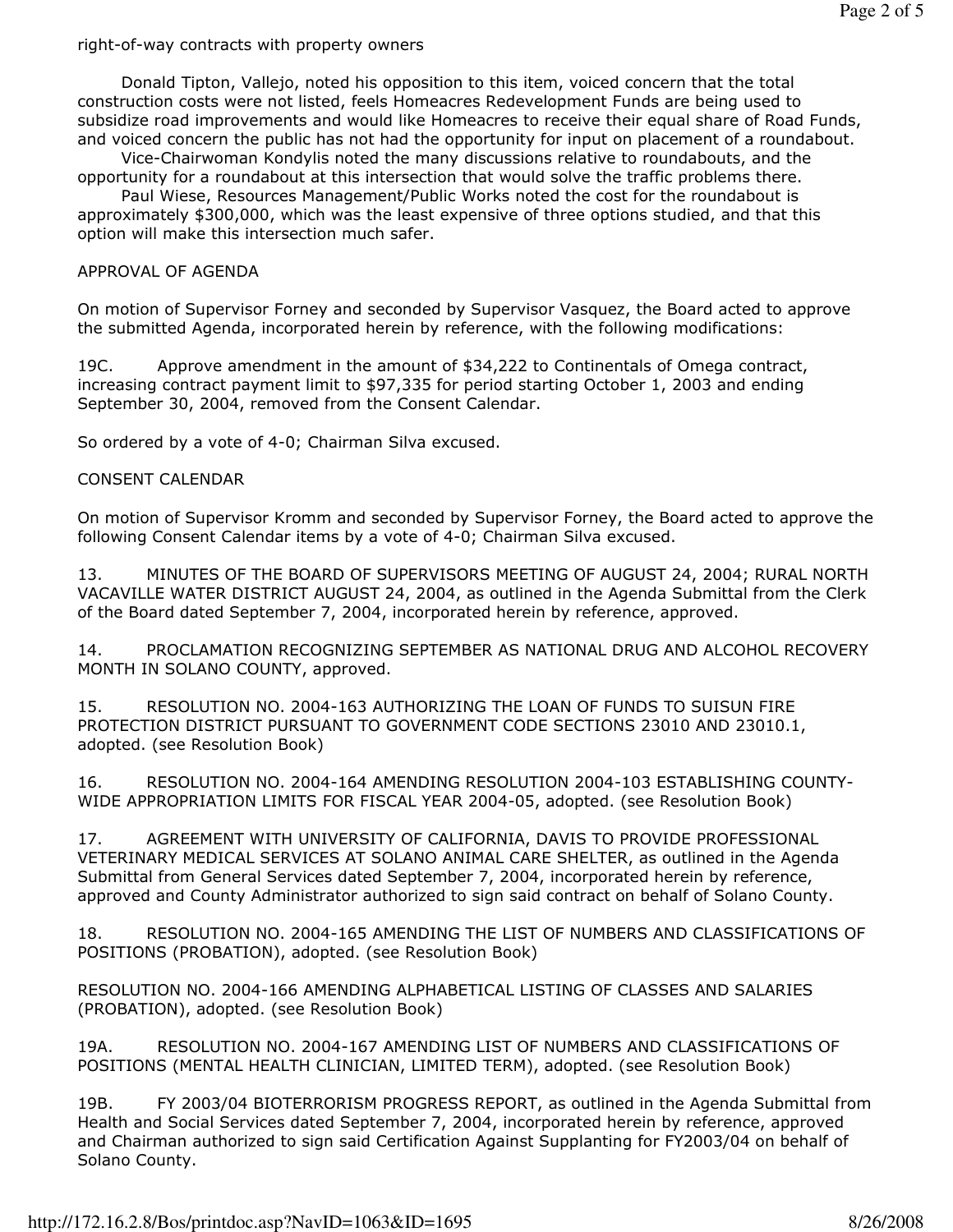20A. AMENDMENT TO AGREEMENT WITH WILLIAMS-SCOTSMAN, INC. RE MODULAR BUILDING AT CLAYBANK DETENTION FACILITY, as outlined in the Agenda Submittal from the Sheriff's Office dated September 7, 2004, incorporated herein by reference, approved.

20B. APPROPRIATION TRANSFER OF UNANTICIPATED REVENUE IN AMOUNT OF \$1,586,492 FROM CALIFORNIA OFFICE OF HOMELAND SECURITY, as outlined in the Agenda Submittal from the Sheriff's Office dated September 7, 2004, incorporated herein by reference, approved.

PURCHASE OF EQUIPMENT ASSOCIATED WITH HOMELAND SECURITY, as outlined in the Agenda Submittal from the Sheriff's Office dated September 7, 2004, incorporated herein by reference, approved.

21A. RESOLUTION NO. 2004-168 RESCINDING TRAFFIC ORDER NUMBER 273 PROHIBITING PARKING ON PORTION OF PADDON ROAD (VACAVILLE AREA), adopted. (see Resolution Book)

21B. RESOLUTION NO. 2004-169 AUTHORIZING THE PURCHASE OF PROPERTY FOR ROAD PURPOSES FOR ROCKVILLE ROAD/ABERNATHY ROAD ROUNDABOUT PROJECT, adopted. (see Resolution Book)

21C. RESOLUTION NO. 2004-170 AUTHORIZING DIRECTOR OF RESOURCE MANAGEMENT TO FILE A CLAIM WITH THE METROPOLITAN TRANSPORTATION COMMISSION FOR ALLOCATION OF FUNDS FOR FISCAL YEAR 2004/05, adopted. (see Resolution Book)

## **ORDERS**

19C. AMENDMENT TO AGREEMENT WITH CONTINENTALS OF OMEGA RE YOUTH DEVELOPMENT AND CRIME PREVENTION PROGRAMS, APPROVED

The Board was provided with an Agenda Submittal from Health and Social Services dated September 7, 2004, incorporated herein by reference, regarding increasing the agreement with the Continentals of Omega for a youth employment project and a summer day camp for severely emotionally disturbed youth.

 Supervisor Kromm posed questions why an agreement that ends September 30, 2004 is being brought to the Board now, Stephan Betz, Health and Social Services, noted the State notified the department late in June 2004 that effective July 1st Federal funds would be rolled over for a summer project. July 1st the department met with Continentals of Omega to increase their services, the scope of services did not significantly change at that time. In August the

Continentals of Omega submitted valid claims dating back to December 2003, and then the department scrambled to put the amendment into place and to refine the scope of services. The services have already been provided since July 1, 2004. Mr. Betz noted the contract amendment should have been brought forward in early August.

 Supervisor Kromm voiced concern with bringing a contract forward after the services have been rendered, and feels the Board needs prior notification when there is a problem like this.

 County Counsel Dennis Bunting explained periodically we are seeing additional monies becoming available, and by amending the contracts this will allow, generally it is non-profits, to receive additional monies for services they have rendered.

 On motion of Supervisor Kromm and seconded by Supervisor Vasquez, the Board acted to approve the amendment to the agreement with the Continentals of Omega. So ordered by a vote of 4-0; Chairman Silva excused.

23. PRESENTATION ON CALIFORNIA CULTURAL AND HISTORICAL ENDOWMENT (CCHE) GRANTS AND PROCESS TO PLACE BUILDINGS ON THE STATE AND FEDERAL REGISTERS, RECEIVED

 RESOLUTION NO. 2004-171 APPROVING THE APPLICATION FOR CCHE GRANT FUNDS FOR THE CALIFORNIA CULTURAL AND HISTORICAL ENDOWMENT UNDER THE CALIFORNIA CLEAN WATER, CLEAN AIR, SAFE NEIGHBORHOOD PARKS AND COASTAL PROTECTION ACT OF 2002, OLD LIBRARY BUILDING IN FAIRFIELD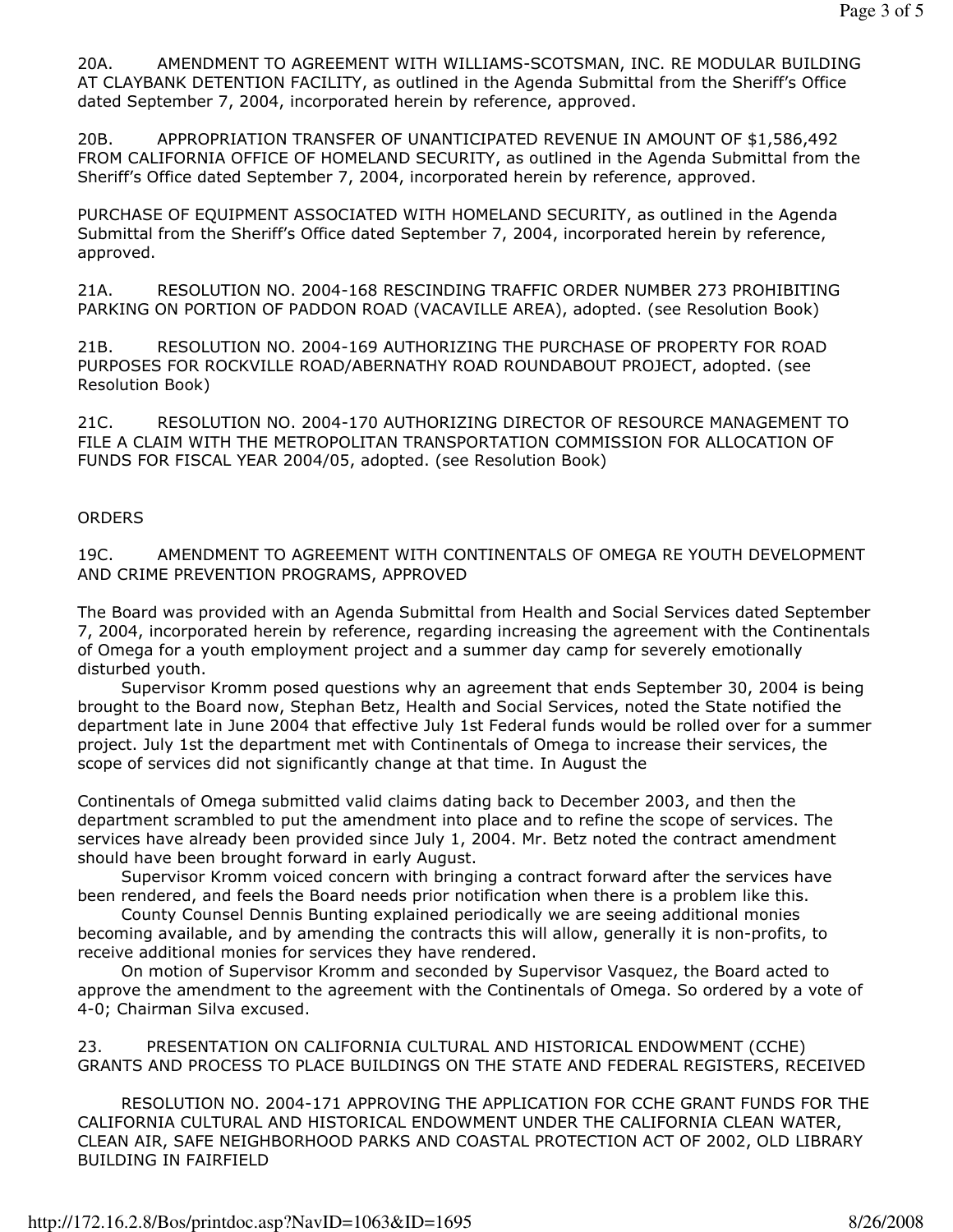Director of General Services Veronica Ferguson reviewed the information contained in the Agenda Submittal from her department dated September 7, 2004, incorporated herein by reference, regarding the process to place buildings on the State and Federal Historical Registers and applying for California Cultural and Historical Endowment Grants. Ms. Ferguson noted the recommendation to go forward with the Old Library building grant, and to defer applying for the Vallejo Veterans building and the Lake Solano Visitor's Center until the next funding cycle, in April 2005.

Tony Norris, General Services, noted the funding would be through the Parks Bond Act of 2002/Proposition 40 that is intended to promote preservation of culturally significant and historical events or buildings and related activities in California, there will be three rounds of funding with the first round beginning with the applications that are due October 1, 2004, and suggested doing the application for the Old Library building in this first cycle.

Steve Foust, consultant working with General Services, noted the consideration is to renovate the Old Library building into a more usable facility. There are many unknowns with this type of project and outlined some of the issues, and noted the budget presented is broad based and encompasses all the aspects associated with the building and ranges from \$2.5 million to \$3.3 million depending on the use. Mr. Foust noted the tile roof would be removed,

waterproofing the building's water issues, and then reinstalling the tile roof, and there are no major upgrades or changes proposed for the exterior of the building.

Ms. Ferguson noted this budget is for the building, the grant application would focus on the building and it's significance and not on any proposed use. The changes proposed allow the greatest flexibility with the definition of the use from anything such as commercial use to office spaces. The County costs would be from \$1.3 to \$1.7 million and the County Administrator would work to identify those resources. In the past the Historical Society has stated they are willing to look at fundraising options for the local match, but were willing to not have it specific to a museum allowing the Board to rehab the building for any appropriate use. Ms. Ferguson discussed the California and National Register of Historical Resources and the requirements for placing a building on the registers.

Responding to questions posed by Supervisor Kromm regarding any risks and the benefits of placing a building on the registers, Ms. Ferguson noted further discussion is needed with the Building Department staff, but believes that a lower threshold of building requirements versus a building that is not on the register.

Ms. Ferguson continued discussing the Vallejo Veterans building and the issues facing that building that would require about a \$2.5 to \$3 million match, and the exhibits for the Lake Solano Visitors Center.

Maggie Halls, Solano County Historical Society, discussed the many benefits that would go along with placing the Old County Library on the Historic Register, fundraising efforts, work by the Historical Society, requirements in the grant application, consideration by the Fairfield/Suisun Rotary Club to assist with the preservation of the building, and suggested utilizing the budged \$285,000 as leverage funds.

Ron Hurlbut, Solano County Historical Society, applauds the efforts being taken, understands the challenges, offered to meet with staff to work to place the Old Library on the Historic Register and to work on the proposed budget, noted that a building on the Historic Register is subject to a different set of building codes that are less restrictive, and noted the Historical Society can not do a total match, but will raise as much as possible if the building is designated for use as a museum. Responding to questions posed by Supervisor Kromm regarding the budget that was presented, and the importance of the roof and waterproofing the exterior, Ms. Ferguson noted the budget presented is to give the Board an idea of what it will cost for the overall rehabilitation of the building, the work would probably be done over three years at a cost of about \$500,000 each year, and noted the importance of going after the grant and getting the matching funds, and how important securing the roof is.

Supervisor Kromm noted his new Administrative Assistant, Sabine Goerke-Shrode, has a grant writing business, has been active with the Historical Society, and suggested Ms. Goerke-Shrode, under the direction of Ms. Ferguson, work on writing the grant application. This would be with the clear understanding that this work would be done under the direction of General Services, if the Board agrees.

Supervisor Vasquez noted the grants became available very quickly, the October 1st deadline, feels any help being offered is appreciated, noted his personal experience with Ms.

Goerke-Shrode through the Vacaville Museum, and her experience as a writer for the Vacaville Reporter Newspaper.